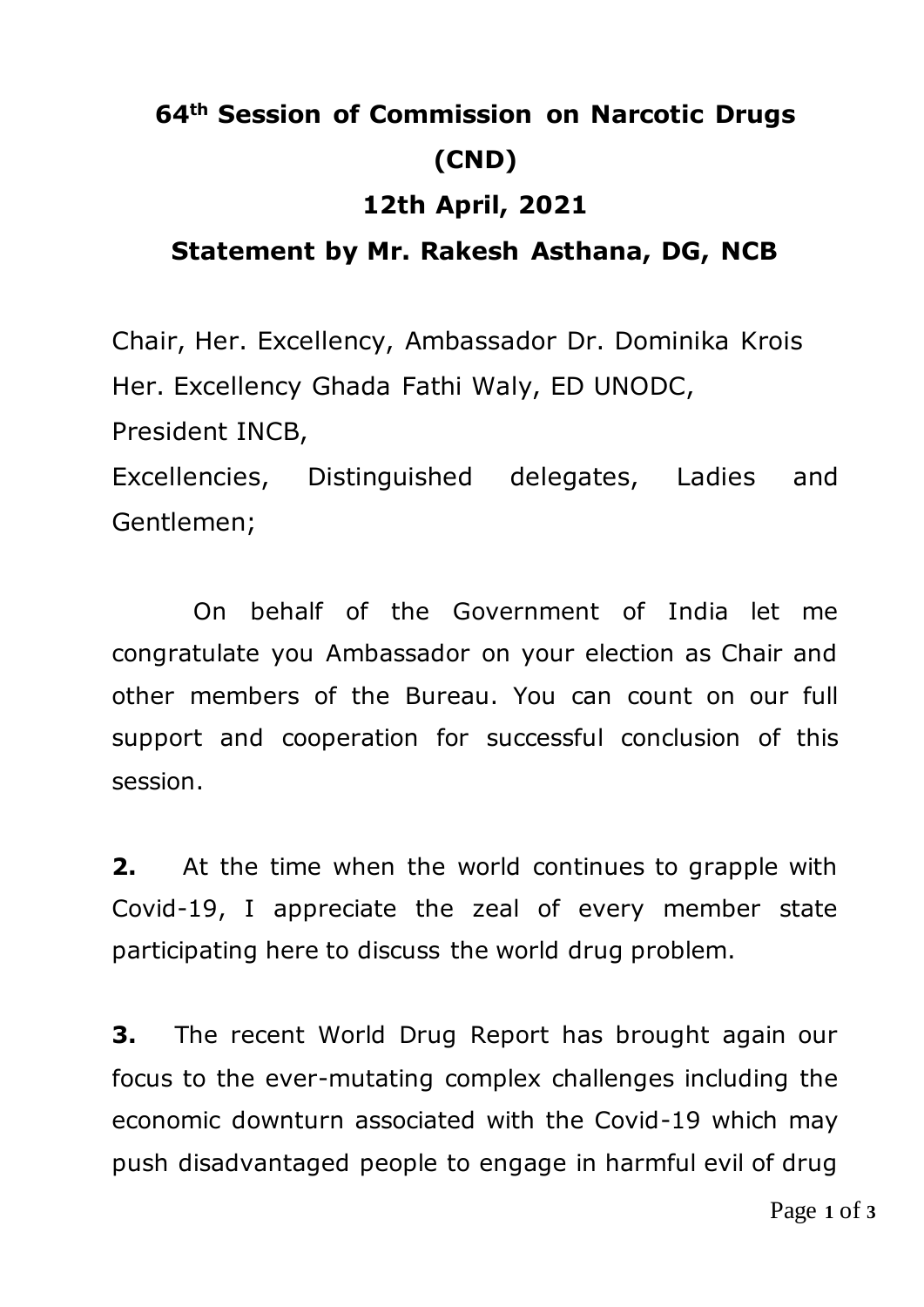use. This needs greater commitment and better resources for prevention and treatment networks.

**4.** During 2020 an action oriented and participatory Campaign called the 'Drug Free India Campaign' has been launched in the areas found most vulnerable to Substance Abuse. A three-pronged approach of Demand Reduction, Harm Reduction and Supply Curb has helped the campaign gain momentum with millions participating towards the goal of making India Drug Free.

**5.** In pursuance of the UN spirit of "health and welfare of mankind" India is committed to ensure the availability of substances for medical purpose, while preventing their diversion. During Covid-19 induced worldwide lockdown, to facilitate the legitimate trade of drugs, we reacted to dynamically evolving situation and provided necessary relaxations to the manufacturers, traders, importers and exporters.

**6. Excellency**, during pandemic we have noticed and countered spike in drug trafficking through courier/ parcel services based on internet and dark-net. The real time data sharing and symbiotic cooperation between Public-Private stake holders has led to 34 seizures in last 10 days with a cumulative figure of 3 million psychotropic substances